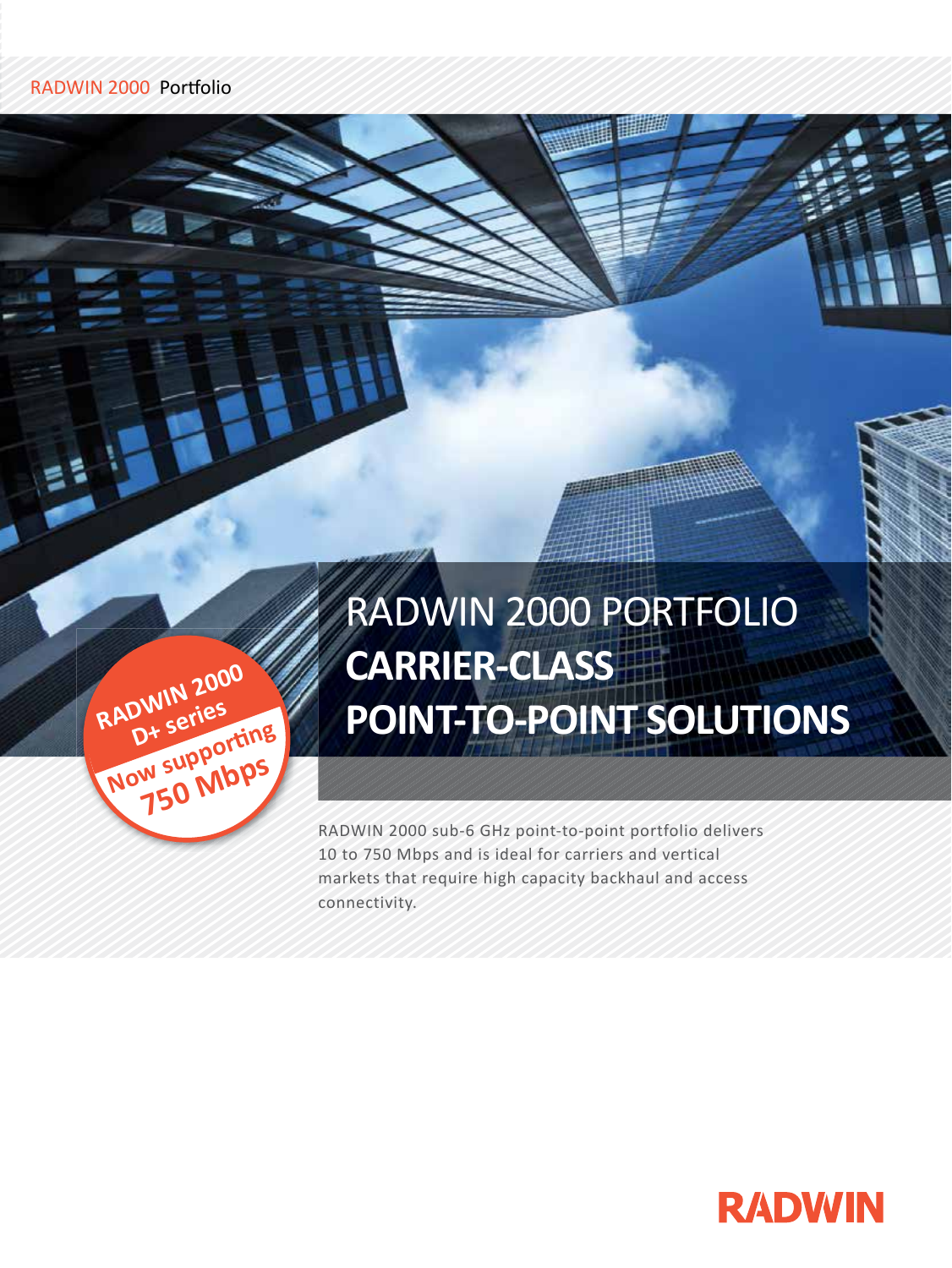# RADWIN 2000 PORTFOLIO **CARRIER-CLASS POINT-TO-POINT SOLUTIONS**

**The RADWIN 2000 portfolio offers sub-6 GHz licensed and unlicensed wireless broadband solutions that deliver high throughput of up to 750 Mbps and operate for extensive range.** Supported bands include 2.3-2.4 GHz, 3.3-3.8 / 3.65 GHz, 4.4-6.0 GHz and 5.7-6.4 GHz. Compact and robust, RADWIN 2000 products provide Ethernet and native TDM (up to 16 E1s/T1s), thus facilitating seamless migration from TDM to all-IP networks.

RADWIN 2000 radios incorporate state-of-the-art technologies such as MIMO, OFDM and high modulation schemes including QAM 256. Unique air interface capabilities ensure optimal performance and high spectral efficiency in dense radio environments and multipath conditions. RADWIN 2000 radios also support QoS and advanced networking features such as VLAN and Q-in-Q.

RADWIN 2000 radios can be deployed in point-to-point and multiple point-to-point topologies and support intra-site and inter-site TDD synchronization to maximize network capacity. The radios incorporate built-in 1+1 redundancy and ring protection functionality to maximize service availability.

RADWIN 2000 products comply with worldwide regulations and standards and are deployed globally by leading carriers, service providers and public and private networks requiring high-capacity connectivity.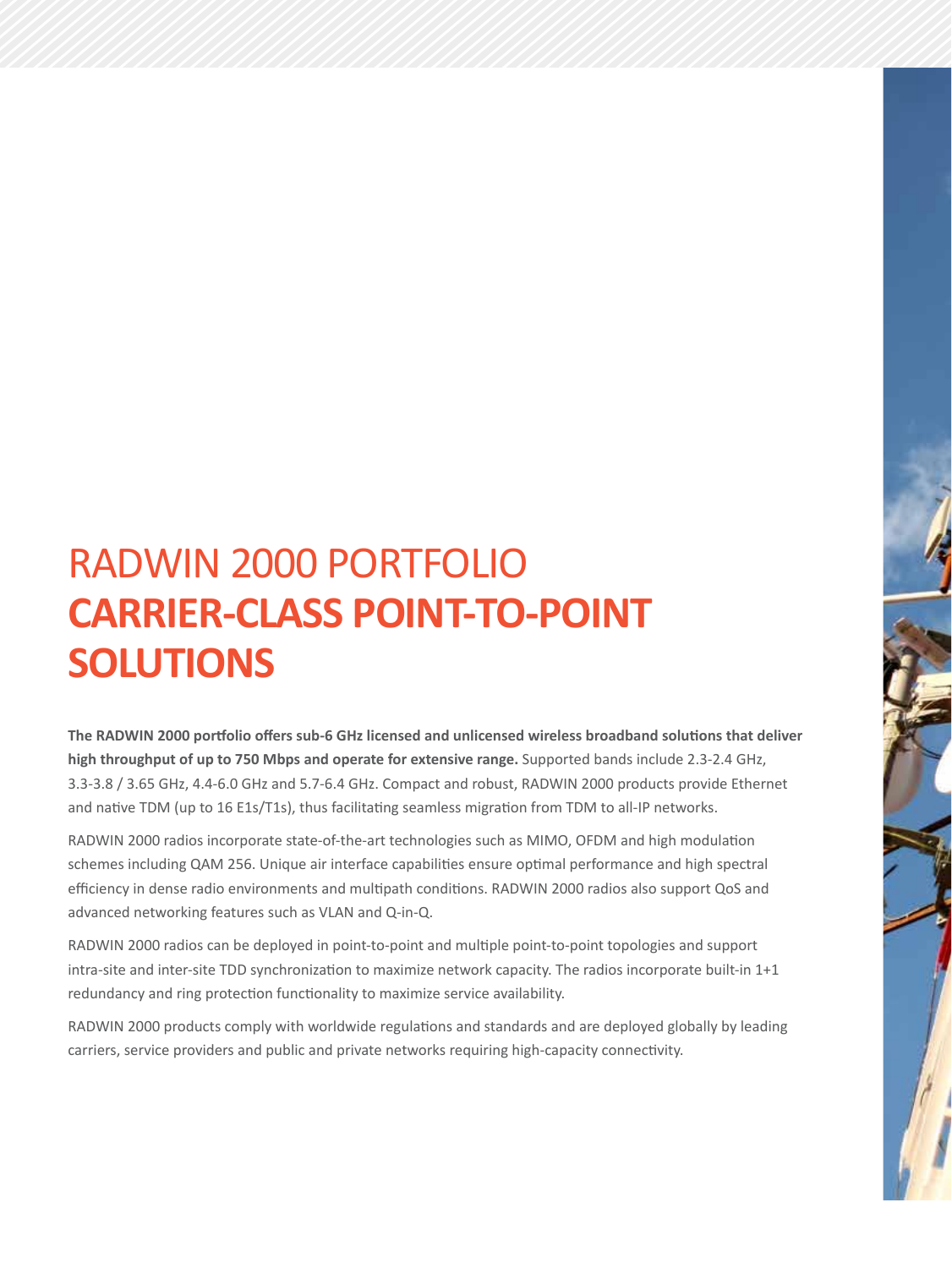

# **WIN**

# **RADWIN 2000 Portfolio Highlights**

### High capacity & long range

- » 10 to 750 Mbps net aggregate throughput
- » Pay as you grow capacity
- » Long range up to 120 Km/75 miles
- » Native TDM (up to 16 E1s/T1s) + Ethernet

# Robust operation

- » Telco-grade, operates in harsh conditions
- » Unmatched performance in dense radio environments
- » Field proven operation in nLOS / NLOS
- » Inter & Intra site TDD synchronization to maximize network capacity
- » Ethernet service protection via 1+1 and ring topologies

# Easy to install & maintain

- » Multi-band radio supports multiple frequency bands on same platform
- » QoS and VLAN capabilities

# RW 2000 D+ Series - up to 750 Mbps

RW 2000 C Series - up to 200 Mbps +16E1s/T1s

RW 2000 B Series - up to 50 Mbps +8 E1s/T1s, upgradable to 200 Mbps RW 2000 A Series - 10/25/50 Mbps + 2 to 8E1s/T1s, upgradable to 100 Mbps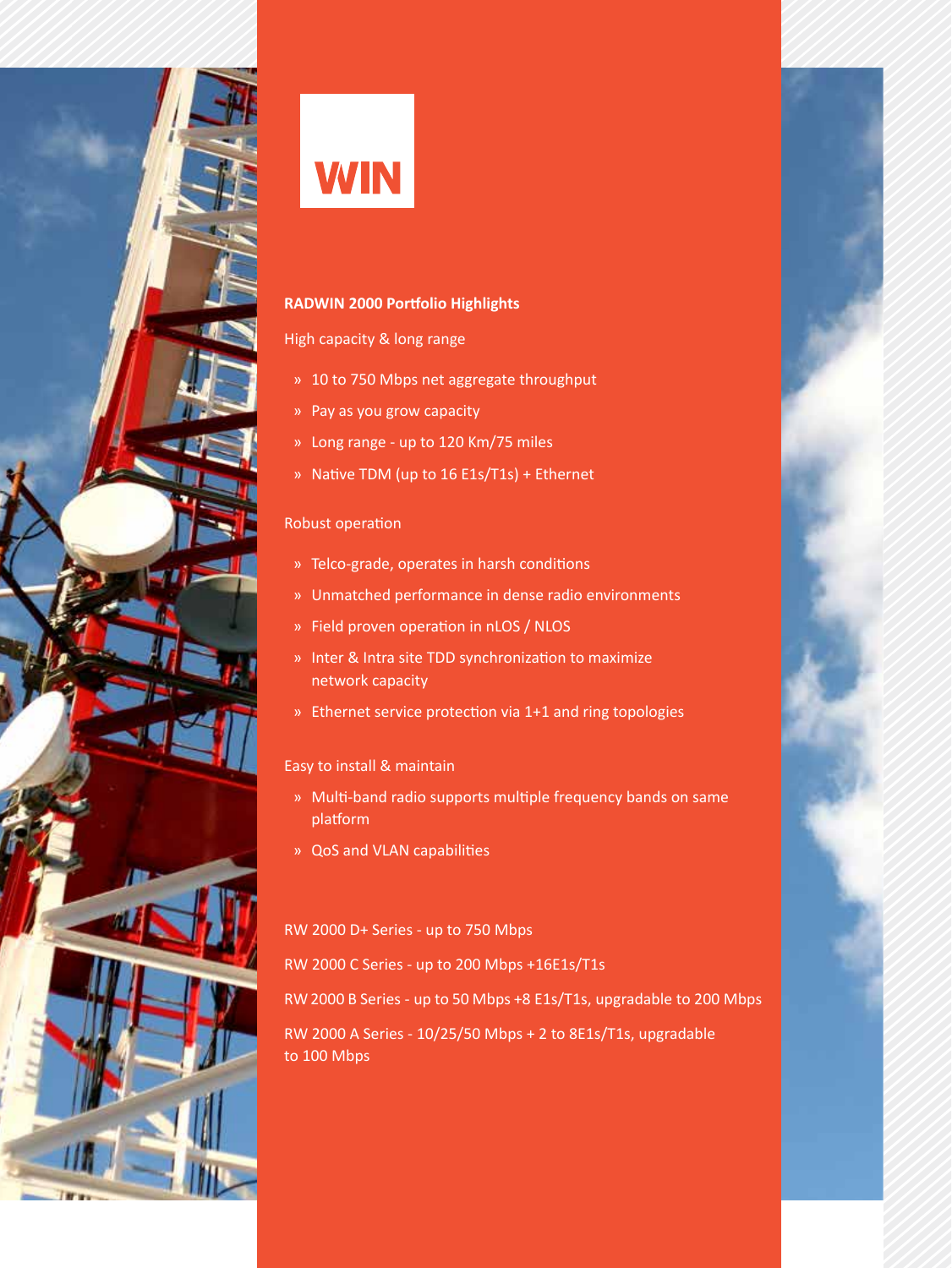# **HIGH-CAPACITY RADIOS FOR IP & TDM BACKHAUL**

#### **RADWIN 2000 D+ Series**

Delivering up to 750 Mbps Ethernet throughput, RADWIN 2000 D+ series is ideal for IP backhaul applications. RADWIN 2000 D+ series provides high spectrum efficiency by employing a QAM 256 modulation scheme.

RADWIN 2000 D+ Series radios deliver high performance even in a highly congested spectrum by utilizing RADWIN's enhanced interference mitigation techniques and D-CBS (Dynamic Channel Bandwidth Selection). D-CBS is a unique feature that selects the widest channel bandwidth (up to 80 MHz) yet with minimal interference to maximize link throughput.

RADWIN 2000 D+ radios deliver 350 Mbps in 40 MHz and support 20 and 10 MHz channel bandwidth. The solutions build on RADWIN's extensive experience in designing systems that commercially operate in nLOS/NLOS environments and overcome severe multipath conditions.

#### **RADWIN 2000 C Series**

Delivering up to 200 Mbps net aggregate throughput and up to 16 E1s/T1s this radio unit is ideal for operators seeking a carrierclass solution for IP and TDM backhaul with guaranteed QoS. Delivering IP and TDM over the same link enables seamless migration from legacy TDM to all-IP networks.

#### **RADWIN 2000 B Series**

Delivering up to 50 Mbps net aggregate throughput and up to 8 E1s/T1s, this radio is upgradable to 100 and 200 Mbps via a software key. The radio unit is available with a 23dbi antenna or with a small form factor antenna and built-in connectors for an optional external antenna. This unique configuration assures greater installation flexibility while reducing inventory burden. The radio unit is ideal for carrier-class IP and TDM access and backhaul applications that require high availability and guaranteed QoS.

RADWIN PtP radios operate in symmetric and asymmetric modes: RADWIN 2000 B & C Series uplink and downlink capacities are dynamically allocated based on traffic load and air-interface conditions, while in RADWIN 2000 D+ the ratio between the uplink and downlink capacity is configurable.

Extremely simple to install and maintain, RADWIN's solutions operate flawlessly in the most challenging surroundings, including non-line-of-sight scenarios, dense urban environments and extreme temperatures.

For operators who want to break the capacity barrier and meet the skyrocketing demand for broadband, RADWIN's radios are the right choice.



RADWIN 2000 C Series Total Throughput @ 40 MHz Channel BW





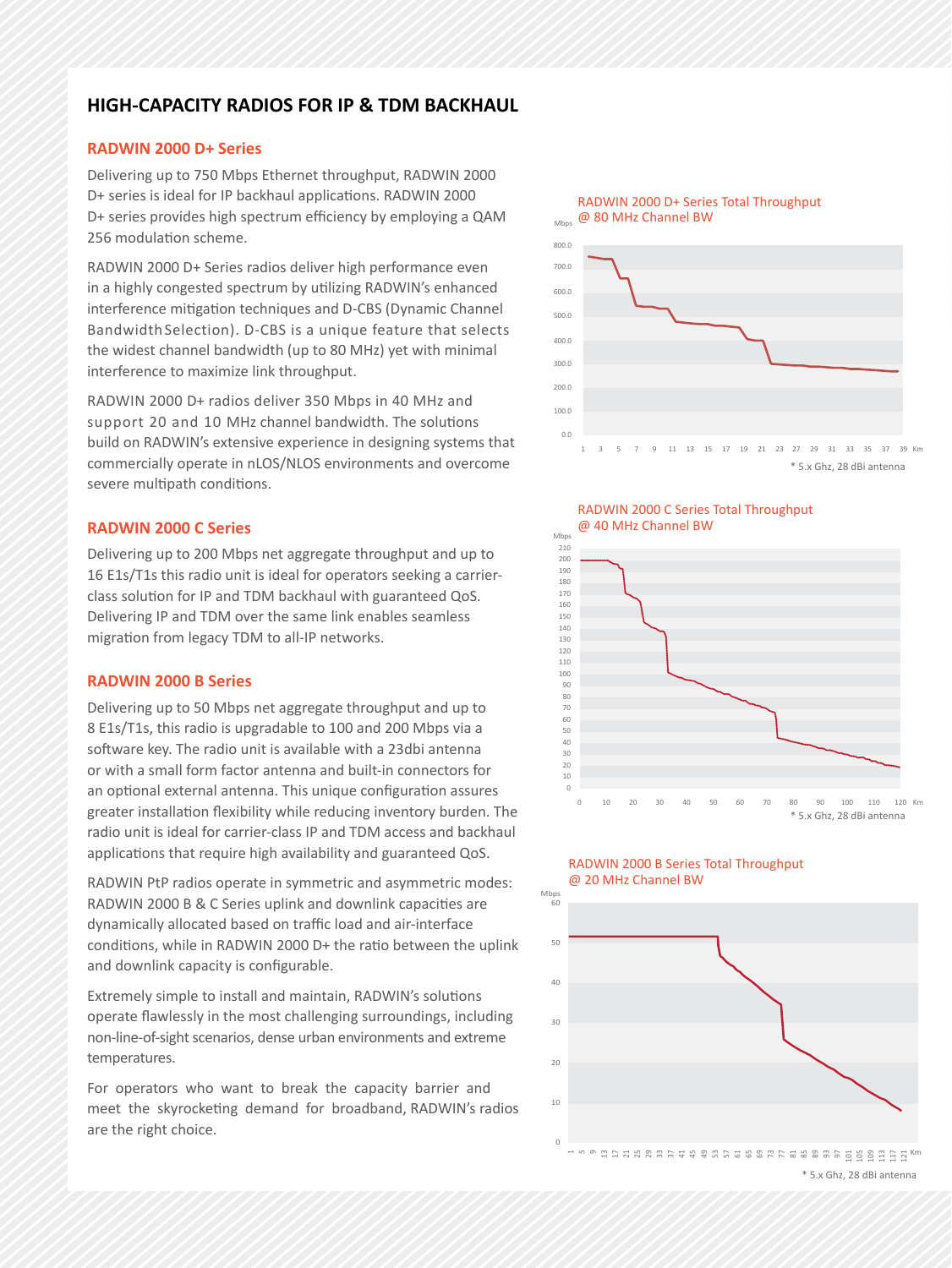#### **RADWIN 2000 D+ Series Highlights**

- Up to 750 Mbps Ethernet throughput
- Range of up to 40 Km/25 miles
- D-CBS maximizing link capacity in congested spectrum
- Configurable asymmetric capacity
- Auto selection between MIMO and Diversity modes for optimal NLOS performance

#### **RADWIN 2000 C Series & RADWIN 2000 B Series Highlights**

- » 50 to 200 Mbps net aggregate throughput
- » Pay as you grow capacity
- » Native TDM (up to 16 E1s/T1s) + Ethernet
- » Long range up to 120 Km/75 miles
- » Fixed or dynamic asymmetric capacity
- » Ethernet service protection through 1+1 and ring topology

*"RADWIN 2000 is robust and durable enough to withstand the toughest outdoor conditions, and is very simple to install and maintain."* 

Jim Makepeace Director of Network Engineering **Revol Wireless** USA

*"RADWIN's links have exceeded our expectations in terms of capacity, security and robustness.* 

*The bandwidth provided by the wireless network has been phenomenal and we are able to transfer massive amounts of data files and x-ray images in seconds."*

Dr I Hansrod Medical Director **Jackpersad Radiology Center** South Africa

#### ODU with Integrated Antenna







Ethernet + 2 E1s/T1s indoor unit



Ethernet + 4, 8, 16 E1s/T1s indoor unit

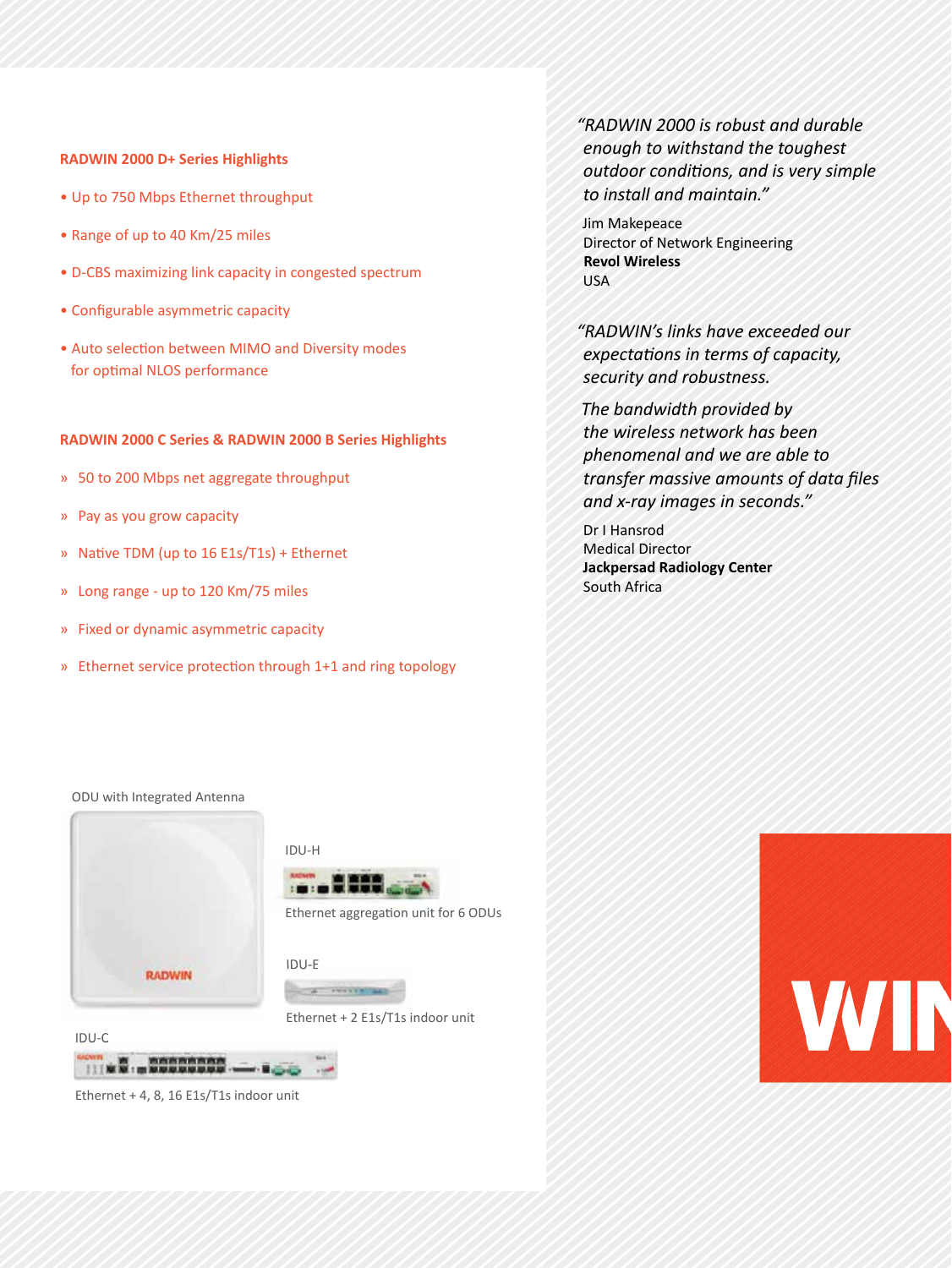# **RADWIN 2000 A SERIES FOR IP & TDM ACCESS**

RADWIN 2000 A Series radios are available in three models:

*"We chose RADWIN 2000 because we liked the throughput of 100 Mbps which was the perfect fit for our requirements. The installation was easy and fast, and connectivity was easily achieved even in a difficult 5.8 GHz band where the spectrum is very tight."*

Kevin Kluge Planning Engineer **Bug Tussel Wireless Carrier** Wisconsin, USA

*"What really sets RADWIN's systems apart is that they are exceptionally robust and transmit video from megapixel cameras with crystalline image quality. Thanks to RADWIN's surveillance network, the Maserà municipality is providing a safe city environment for its citizens."*

Lorenzo Zanfardin **Director SAIV (SI)** Italy

- Supporting 50 Mbps net Ethernet throughput and up to 8 E1s/ T1s
- Supporting 25 Mbps net Ethernet throughput and up to 4 E1s/T1s
- Supporting 10 Mbps net Ethernet throughput and up to 2 E1s/T1s

Ethernet capacity can easily be upgraded up to 100 Mbps via a software key. This assures a low initial investment while securing future capacity growth. RADWIN 2000 A Series is available with 17 or 23dbi integrated antenna or as a connectorized unit.

RADWIN 2000 A Series radios are ideal for carrier access applications that require SLAs and for private networks seeking carrier-class solutions. Incorporating the RADWIN 2000 advanced features, RADWIN 2000 A Series radios enable optimal spectrum utilization using MIMO and OFDM technologies, combined with RADWIN's field-proven interference mitigation techniques critical for operation in dense urban environments.

Housed in compact, extremely small form factor units, the RADWIN 2000 A Series radios are ideal for deployments where a small equipment footprint is required.

#### RADWIN 2000 A Series 10 Mbps - Total Throughput



#### RADWIN 2000 A Series 25 Mbps - Total Throughput

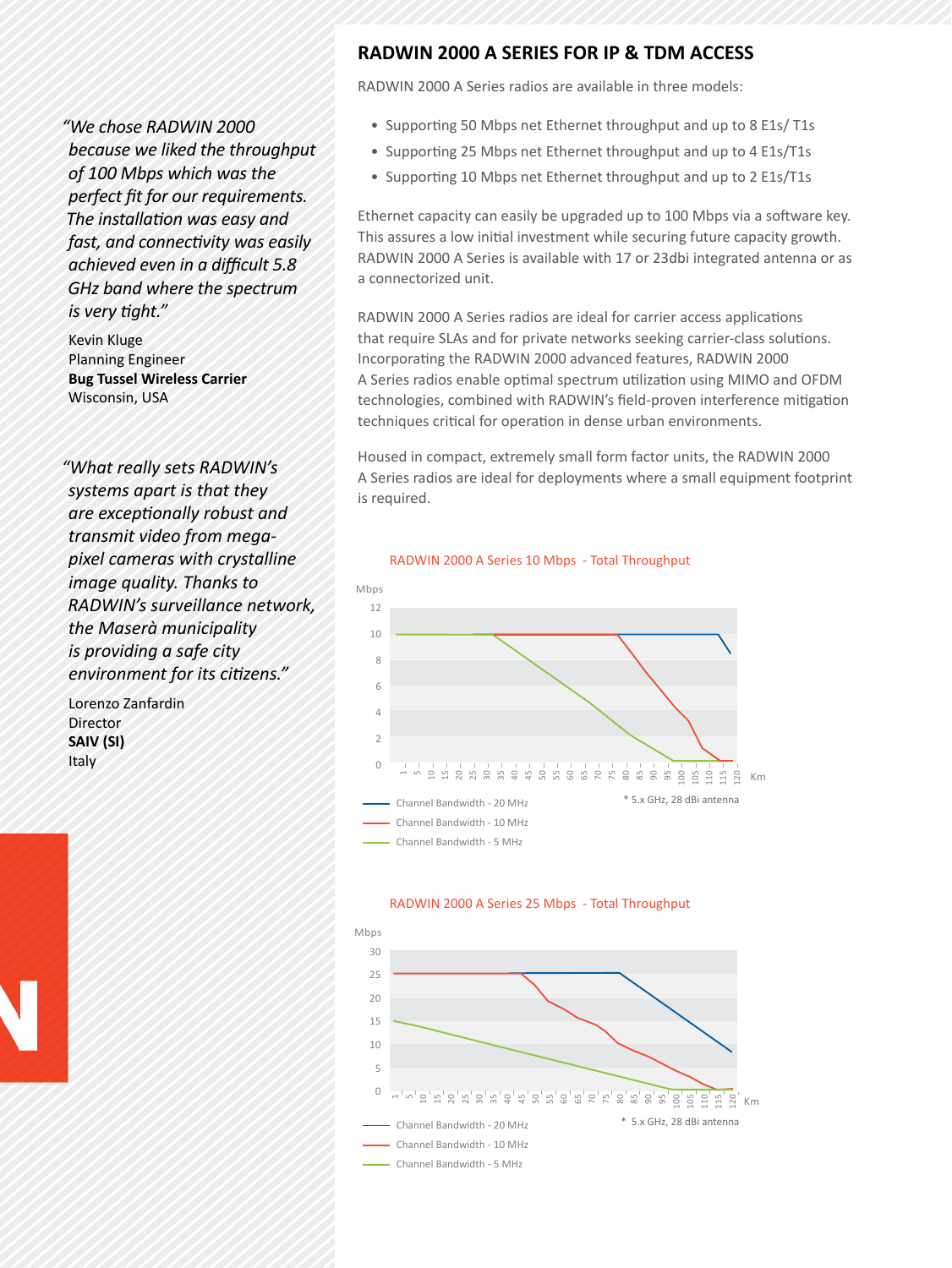### **RADWIN 2000 Specifications**

#### **Configuration**

| Architecture                            | ODU: Outdoor Unit with Integrated Antenna, Embedded Antenna or Connectorized Unit for External Antenna<br>IDU: Indoor Unit or PoE device |                                                                                                    |                                                       |                                                  |  |  |  |
|-----------------------------------------|------------------------------------------------------------------------------------------------------------------------------------------|----------------------------------------------------------------------------------------------------|-------------------------------------------------------|--------------------------------------------------|--|--|--|
| <b>Outdoor Units (ODUs)</b>             |                                                                                                                                          |                                                                                                    |                                                       |                                                  |  |  |  |
|                                         | D+ Series                                                                                                                                | <sup>1</sup> C-Series                                                                              | <b>B-Series</b>                                       | A-Series                                         |  |  |  |
| <b>Max Throughput</b>                   |                                                                                                                                          |                                                                                                    |                                                       |                                                  |  |  |  |
| Ethernet                                | 750Mbps                                                                                                                                  | 200Mbps                                                                                            | 50Mbps upgradable to<br>200Mbps                       | 10Mbps, 25Mbps, 50Mbps,<br>upgradable to 100Mbps |  |  |  |
| TDM E1 / T1 Trunks                      |                                                                                                                                          | 16                                                                                                 | 8                                                     | 4<br>2<br>8                                      |  |  |  |
| Radio                                   |                                                                                                                                          |                                                                                                    |                                                       |                                                  |  |  |  |
| Range                                   | Up to 40km / 25 miles                                                                                                                    | Up to 120km/75 miles                                                                               |                                                       |                                                  |  |  |  |
|                                         | 5.145-6.090 GHz                                                                                                                          | 2.297-2.482 GHz<br>3.300-3.800 / 3.65 GHz<br>4.390-5.010 GHz<br>4.900-6.060 GHz<br>5.890-6.410 GHz | 2.297-2.482 GHz<br>4.900-6.060 GHz<br>5.890-6.410 GHz | 2.297-2.482 GHz<br>4.890-5.960 GHz               |  |  |  |
| Channel Bandwidth                       | 10/20/40/80 MHz                                                                                                                          | 5/10/20/40 MHz                                                                                     | 5/10/20/40 MHz                                        | 5/10/20 MHz                                      |  |  |  |
| Maximum Tx Power                        |                                                                                                                                          | 25 dBm @ 3.3-3.8 GHz, 4.9-6.4GHz, 26 dBm @ 2.3-2.5 GHz                                             |                                                       |                                                  |  |  |  |
| <b>Adaptive Modulation &amp; Coding</b> | 10 levels: BPSK to 256QAM                                                                                                                | 8 levels: BPSK to 64QAM                                                                            |                                                       |                                                  |  |  |  |
| Radio Access Scheme                     | MIMO 2x2 - OFDM                                                                                                                          |                                                                                                    |                                                       |                                                  |  |  |  |
| Duplex Technology                       | <b>TDD</b>                                                                                                                               |                                                                                                    |                                                       |                                                  |  |  |  |
| Asymmetric TDD                          | Configurable                                                                                                                             | Adaptive                                                                                           |                                                       |                                                  |  |  |  |
| <b>Dynamic Channel BW Selection</b>     | 20/40/80MHz or 20/40MHz                                                                                                                  |                                                                                                    |                                                       |                                                  |  |  |  |
| DFS / ACS                               | Supported                                                                                                                                |                                                                                                    |                                                       |                                                  |  |  |  |
| Diversity                               | Polarization and Spatial Diversity supported                                                                                             |                                                                                                    |                                                       |                                                  |  |  |  |
| Spectrum View                           | <b>Built-in Spectrum Analyzer</b>                                                                                                        |                                                                                                    |                                                       |                                                  |  |  |  |
| <b>TDD Synchronization</b>              | Intra-site and inter-site using GPS                                                                                                      |                                                                                                    |                                                       |                                                  |  |  |  |
| Encryption, US Security                 | AES128, FIPS197                                                                                                                          |                                                                                                    |                                                       |                                                  |  |  |  |
| Maximum Information Rate                | Supported                                                                                                                                |                                                                                                    |                                                       |                                                  |  |  |  |
| Service Protection                      |                                                                                                                                          | Built in support: 1+1 and Ring topology                                                            |                                                       |                                                  |  |  |  |
| QoS                                     | 4 levels supported, Strict<br>priority, TTL                                                                                              | 4 levels supported                                                                                 |                                                       |                                                  |  |  |  |
| Maximum Frame Size                      | 2048 bytes                                                                                                                               |                                                                                                    |                                                       |                                                  |  |  |  |
| Latency                                 | < 3msec                                                                                                                                  |                                                                                                    |                                                       |                                                  |  |  |  |
| Management                              |                                                                                                                                          |                                                                                                    |                                                       |                                                  |  |  |  |
| Link Management                         | <b>Application RADWIN Manager</b>                                                                                                        |                                                                                                    |                                                       |                                                  |  |  |  |
| Protocol                                | SNMPv1, SNMPv3, Telnet and HTTP                                                                                                          |                                                                                                    |                                                       |                                                  |  |  |  |
| <b>NMS Application</b>                  | RADWIN NMS (RNMS)                                                                                                                        |                                                                                                    |                                                       |                                                  |  |  |  |
| Web- based Management                   | Web access via browser                                                                                                                   |                                                                                                    |                                                       |                                                  |  |  |  |
| <b>Dimensions and Weight</b>            |                                                                                                                                          |                                                                                                    |                                                       |                                                  |  |  |  |
| Integrated ODU (w)x(h)x(d) Cm           | 30 x 30 x 10; 2.9 kg / 6.4 lbs                                                                                                           | With 23dbi Antenna:<br>30x30x10; 2.9kg/ 6.4lbs<br>With 17dbi Antenna:<br>17x21x7; 1.2kg / 2.65 lbs |                                                       |                                                  |  |  |  |
| Connectorized ODU (w)x(h)x(d)           | 19.5 x 28.0 x 8.0; 2.4 kg / 5.29 lbs                                                                                                     | 17x21x7; 1.2kg / 2.65 lbs                                                                          |                                                       |                                                  |  |  |  |
| Power                                   |                                                                                                                                          |                                                                                                    |                                                       |                                                  |  |  |  |
| Power Feeding                           | Via Indoor Unit or PoE device                                                                                                            |                                                                                                    |                                                       |                                                  |  |  |  |
| Power Consumption                       | 22W (ODU+ IDU);<br>25W (ODU + POE)<br>12W (ODU+ PoE device)                                                                              |                                                                                                    |                                                       |                                                  |  |  |  |
| Environmental                           |                                                                                                                                          |                                                                                                    |                                                       |                                                  |  |  |  |
| <b>Operating Temperatures</b>           | -35°C to 60°C / -31°F to 140°F; For -55°C / -67°F advise local RADWIN REP                                                                |                                                                                                    |                                                       |                                                  |  |  |  |
| Humidity                                | 100% condensing, IP67 (totally protected against dust and immersion up to 1m)                                                            |                                                                                                    |                                                       |                                                  |  |  |  |

Shock and Vibration EN 300 019-2-4 IEC 60068-2 Class4M5